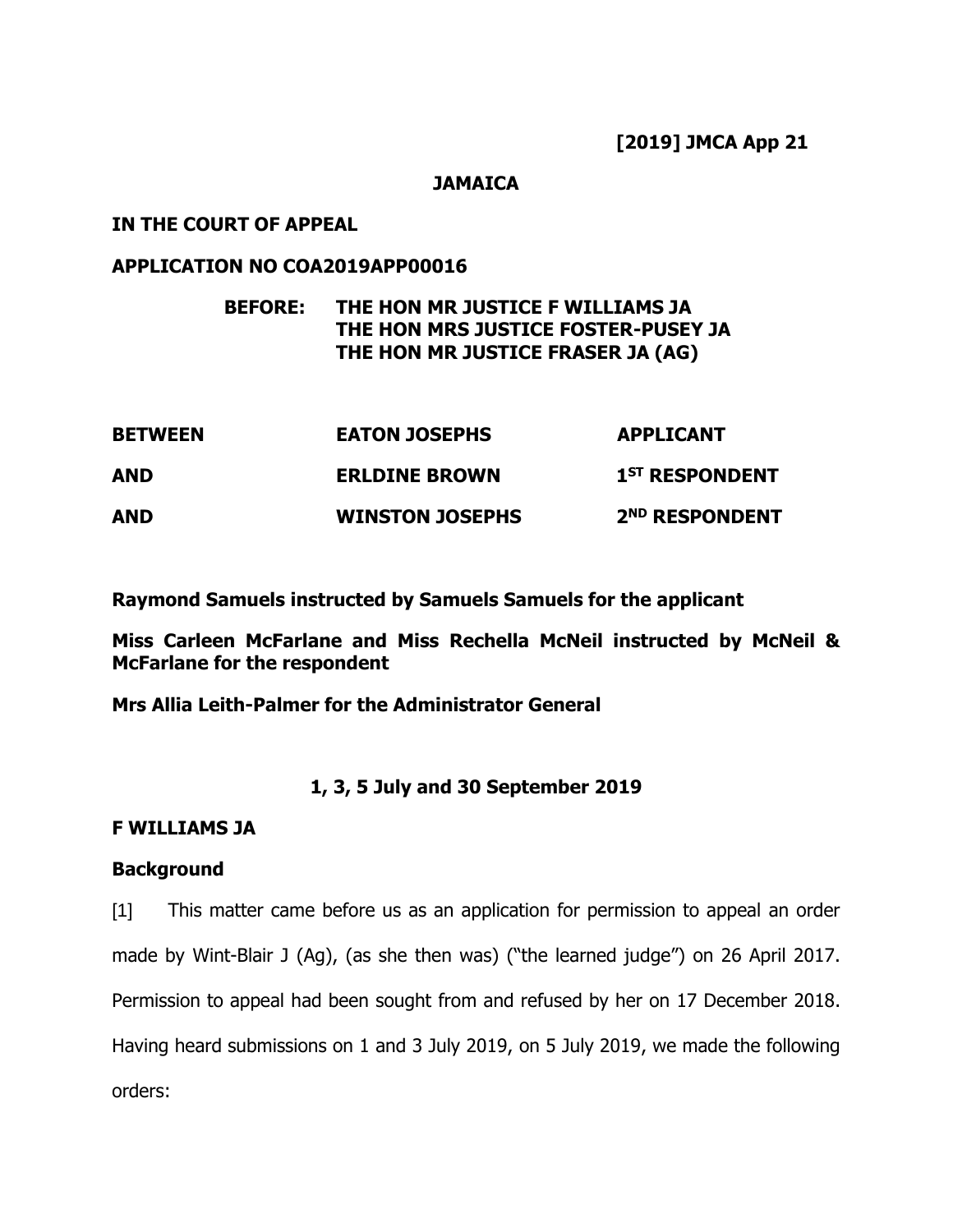"a. The application for permission to appeal the order of Wint-Blair J (Ag) made on 26 April 2017 is refused.

b. Costs of the application to the respondent and to the Administrator General (for and on behalf of the estate) to be agreed or taxed.

c. The matter is referred to the Registrar of the Supreme Court for a case management conference to be scheduled for the earliest possible date."

This is the fulfilment of our promise to provide brief reasons for making those orders.

# **The order being challenged**

[2] This is the order that the applicant sought permission to appeal:

"1. Order in terms of paragraph 1 of the notice of application filed November 2, 2015 consolidating claims 2006HCV 03034 with 2015HCV01407."

[3] Other orders were made; but those are not being challenged. A synopsis of the

two claims might now be in order.

# **The first claim**

[4] By claim number 2006 HCV 03034 ("the first claim") the  $1<sup>st</sup>$  respondent to this application, Erldine Brown (hereafter referred to as "Miss Brown") sued the 2<sup>nd</sup> respondent, Winston Josephs (hereafter referred to as "WJ"). WJ subsequently died in 2013 and his estate is represented in this application by the Administrator General. In the suit brought by Miss Brown, she sought several declarations. The primary one sought was that she is entitled to a half interest in a business known as "Depot Centre" ("the business"), located at Saint Ann's Bay in the parish of Saint Ann. She also sought a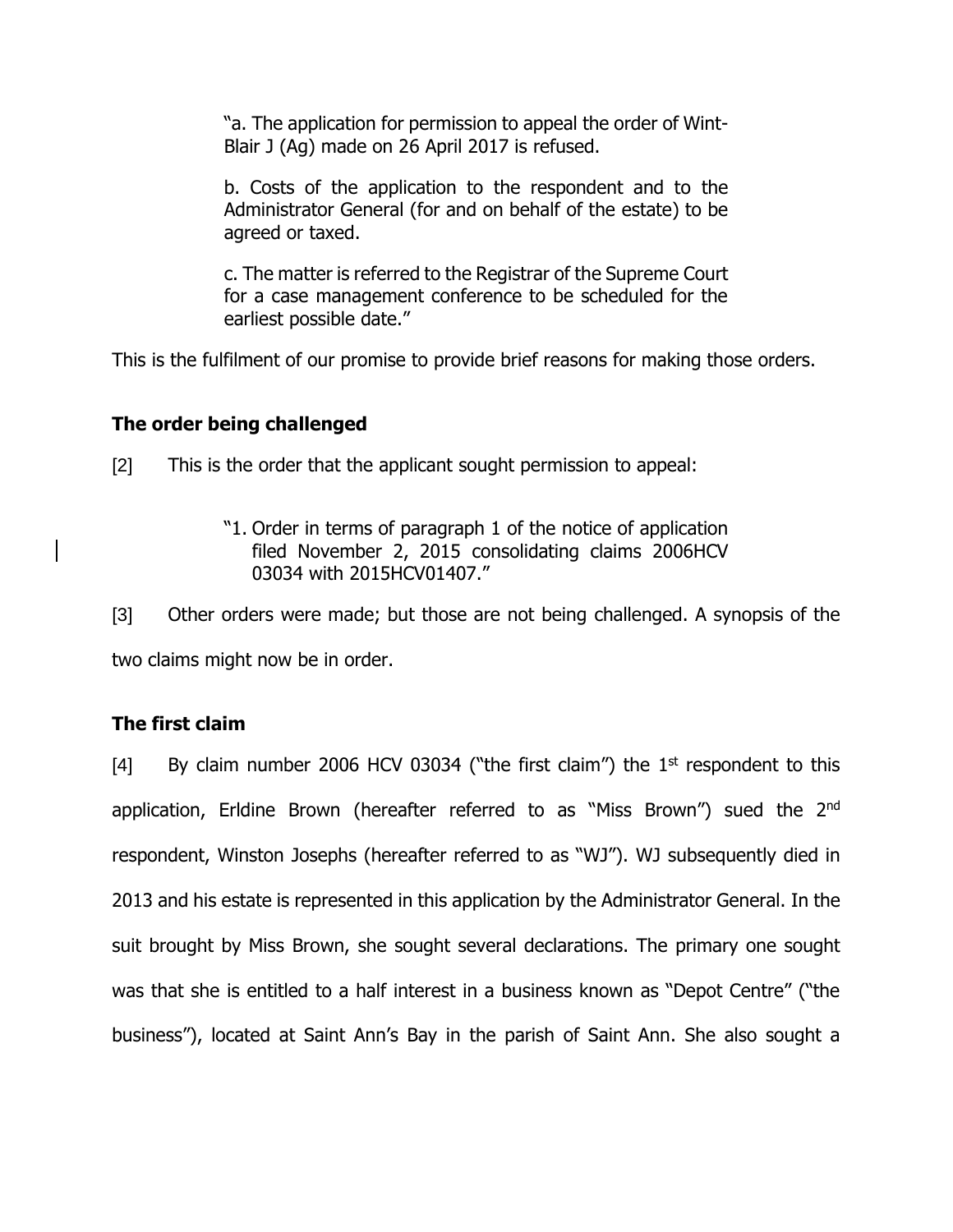declaration of her entitlement to a half interest in several bank and investment accounts and a motor truck. Significantly for this application, also sought were the following orders:

- "14. An order that the Defendant whether by himself, his servants and/or agents or otherwise are restrained howsoever from removing, disposing of and/or dissipating the assets of the business "Depot Centre".
- 15. An order that the Claimant is entitled to trace into the bank accounts held by the Defendant in his sole names or jointly held by nominees or otherwise on his behalf and/or businesses being operated by the Defendant or in which the Defendant has interest as well as the bank accounts of such businesses."

[5] On 25 August 2006 Reid J granted an injunction apparently in terms claimed by

Miss Brown. (The word "apparently" is used, as the Supreme Court file has not been

located for several years and many documents to which the parties have referred are

unavailable for production. The formal order of Reid J is one such.)

[6] On 22 September 2006, Campbell J discharged the orders of Reid J and made,

inter alia, the following other orders:

"2. The Defendant be restrained, whether by himself, his servants and/or agents or otherwise howsoever from disposing of or dealing with or diminishing the value of assets of the business 'Depot Centre' until the trial of the matter herein.

4. The Defendant be permitted to deal with any sums in National Commercial Bank – Saint Ann's Bay Branch Accounts No 584468378 and 544028030.

5. The Defendant be permitted to deal with any sums on Certificate of Deposit LRS – 2007030-0019 held at the NCB Capital Markets Limited."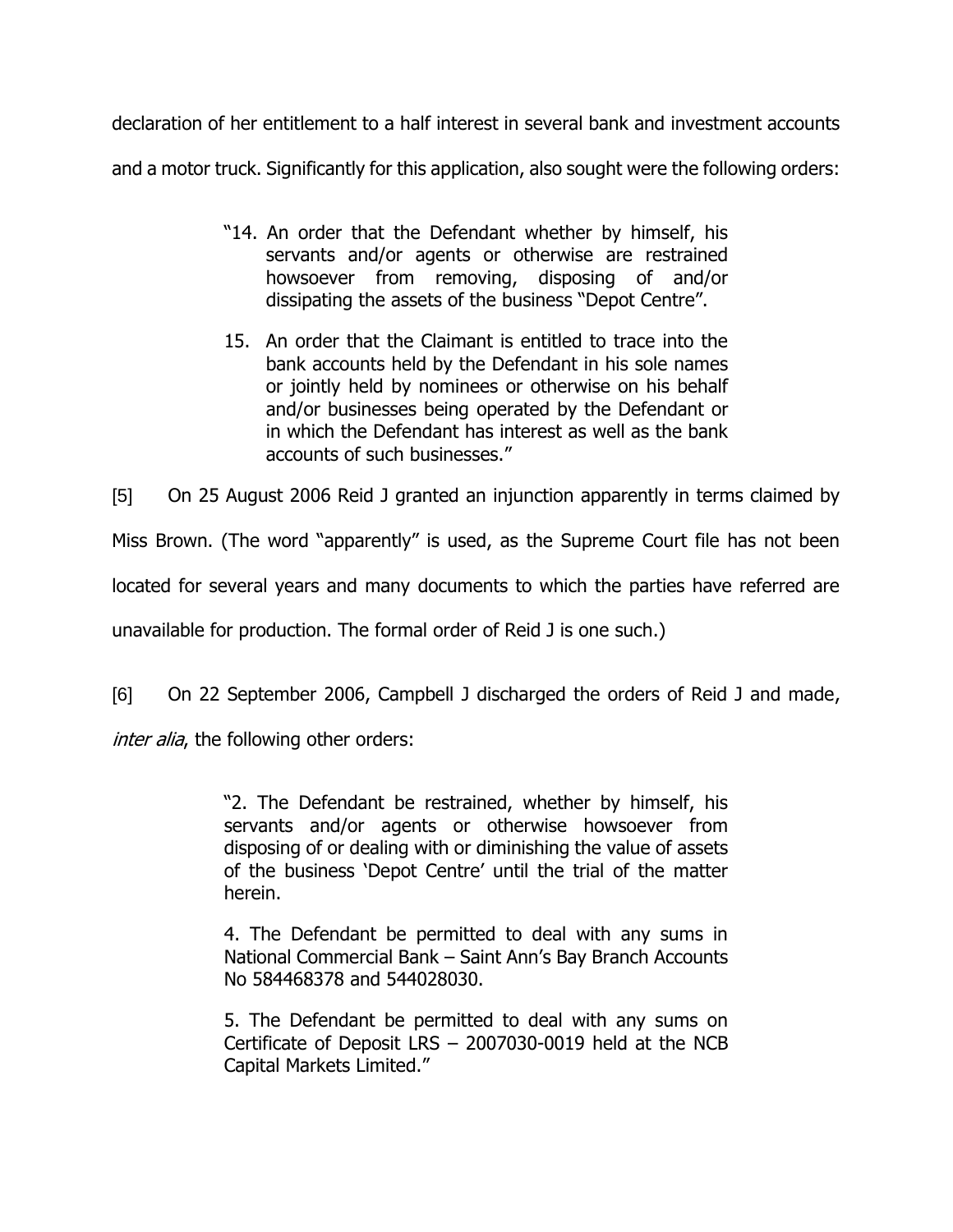[7] Miss Brown's contention is that, within months of WJ's having been permitted to deal with the sums mentioned at orders 4 and 5 of the orders of Campbell J, a property which she and WJ had been negotiating to purchase (with one firm of attorneys-at-law representing them both in the proposed purchase), was bought by the applicant, Eaton Josephs (hereafter called "EJ") for a consideration of J\$14,000,000.00 cash. EJ is the father of WJ. Miss Brown has sought, by way of a request for further and better particulars, to obtain information from EJ as to the source of the funds used to purchase the property, but this information has not been forthcoming. When eventually compelled by court order to address the request, EJ has generally responded that the questions are irrelevant. The property in question ("the property") is registered at volume 1066, folio 768 of the Register Book of Titles and is located at Hog Hole in the parish of Saint Ann. The relevant certificate of title reflects a transfer made to EJ on 15 August 2007. Miss Brown suspects that this transfer is an attempt at dissipating the business' assets, and that the funds for the purchase came from the business accounts released by Campbell J. She hopes that, through tracing, she will be able to establish that suspicion. To try to protect what she hopes to prove is her interest in the property, on or about 3 January 2014, she lodged caveat number 1858528 against any dealing with the property.

[8] It might be important to note at this time that Miss Brown had also sought, by way of application filed on 16 March 2011, to join EJ to the first claim. Unfortunately, the inability to locate the file has led to that application not yet being heard.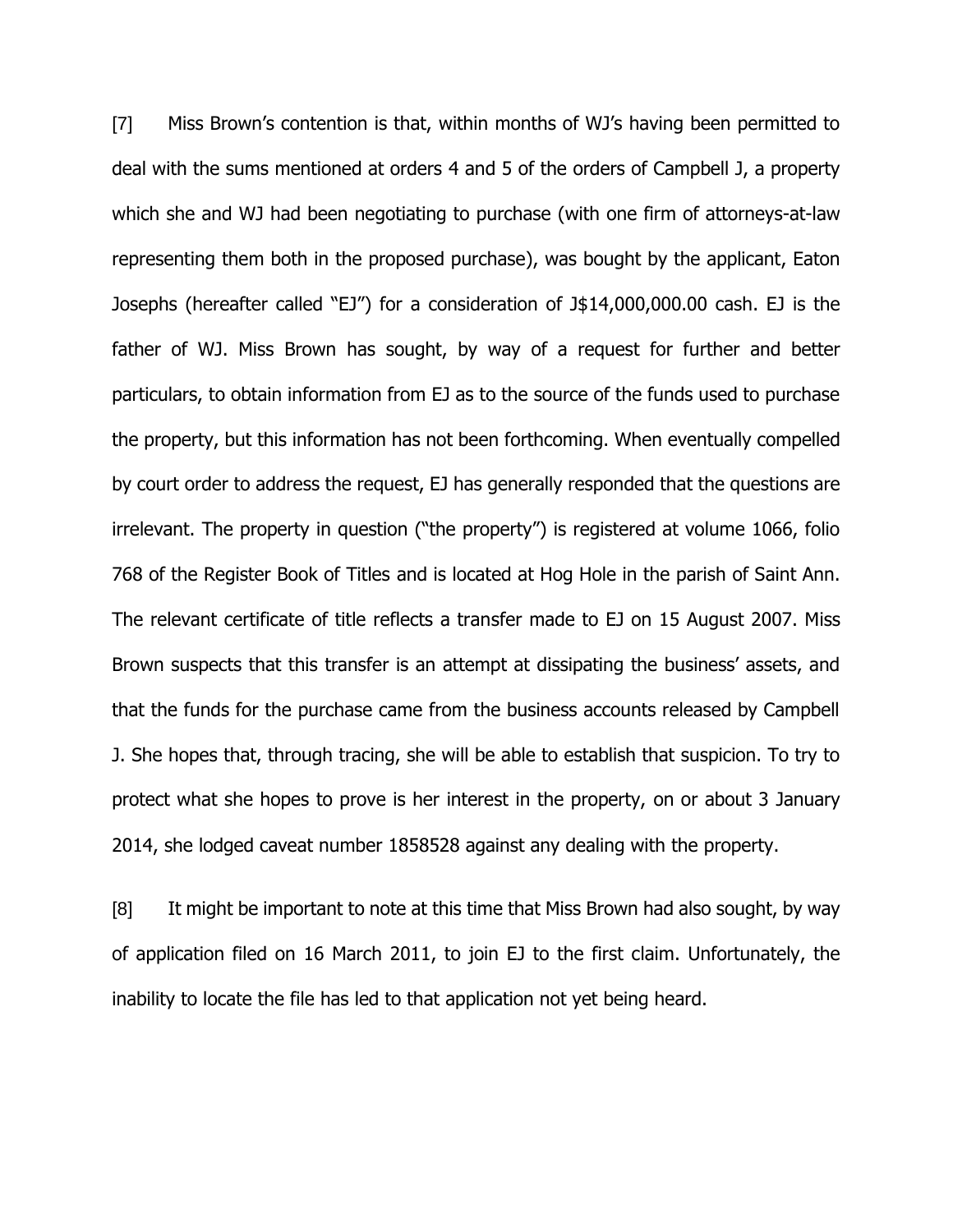# **The second claim**

[9] In the second case (claim number 2015 HCV 01407), EJ seeks to have the caveat lodged by Miss Brown removed on the basis that she has no caveatable interest in the property. By an affidavit filed on 6 April 2016 Miss Brown challenges this, setting out her contention as to the likelihood of the purchase price having come from the funds of the business. The substance of her contention can be seen in paragraph 18 of her said affidavit as follows:

> "18. That based on my knowledge, information and belief [I] do verily believe that I have an equal interest in their [sic] funds used to purchase the said lands which can be successfully traced to funds owned by Depot Centre in which I am a registered proprietor."

# **The application for permission to appeal**

[10] By this application, which was filed on 17 January 2019, the applicant sought the following orders:

- "1. Leave is granted for the Applicant to appeal the order of Mrs. Justice S. Wint-Blair (Ag.) made on the  $26<sup>th</sup>$  day of April 2017 consolidating **Claim No. 2015 HCV 01407 Eaton Josephs v Erldine Brown** and **2006 HCV 03034 Erldine Brown v Winston Josephs**;
- 2. The costs of this application are to be costs in the Appeal;
- 3. Such further or other relief as this Honourable Court may deem just in the circumstances."

[11] The applicant has proposed six grounds of appeal on the basis of which he contends that his appeal would have a real prospect of success. They read as follows:

> "(a) The Learned Judge erred when she consolidated the claims herein when there was no overlap of issues of fact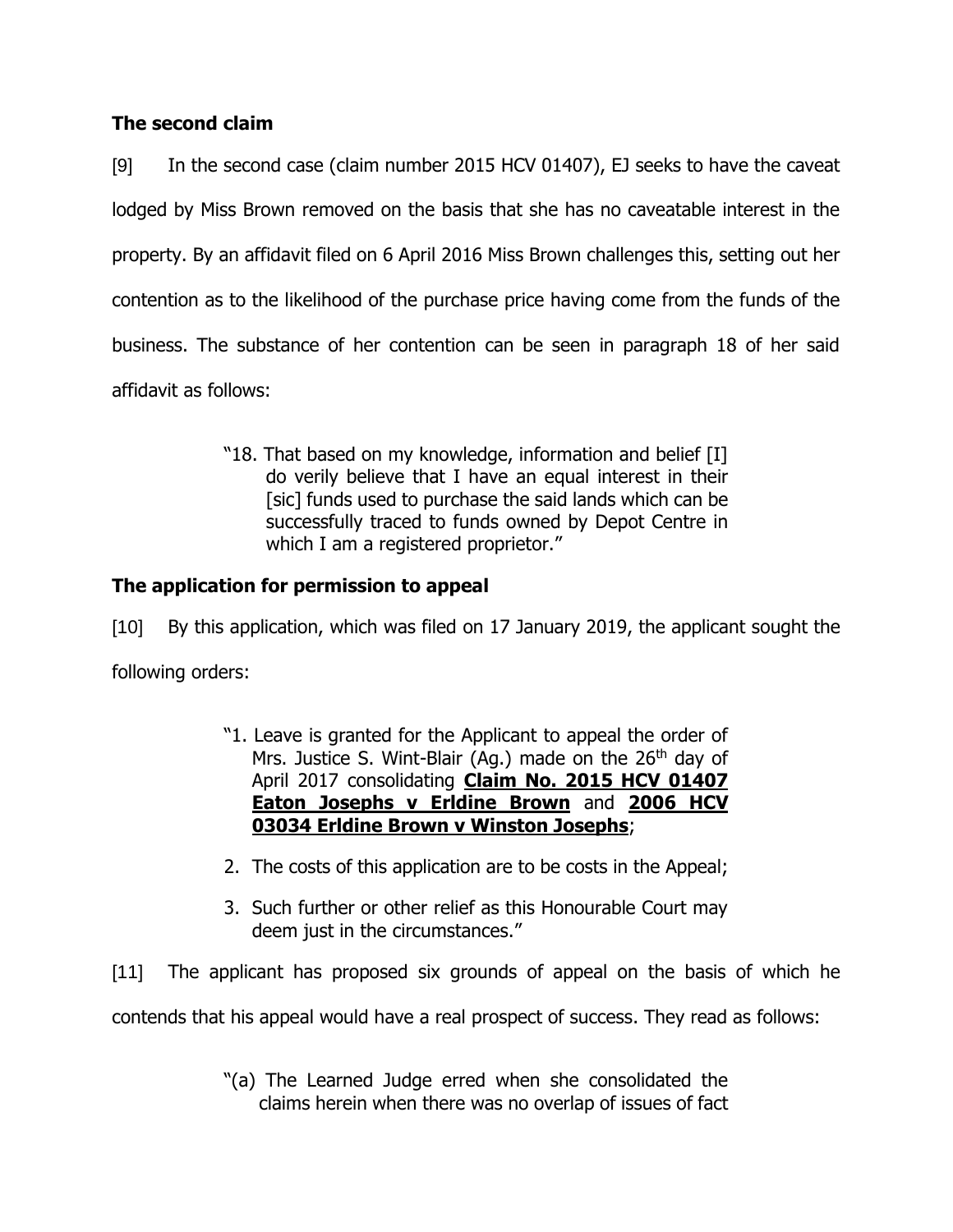or law and in the circumstances exercised her discretion wrongly.

- (b) The Learned Judge erred in consolidating the **Claim No. 2015 HCV 01407 Eaton Josephs v Erldine Brown** and **2006 HCV 03034 Erldine Brown v Winston Josephs** and failed to take into consideration that the two cases were at very different stages of the trial process **Claim No. 2015 HCV 01407** awaiting first hearing and **2006 HCV 03034** awaiting a further trial date.
- (c) The Learned Judge erred in consolidating the matters and failed to take into consideration the procedural unfairness and prejudice which the Claimant Eaton Josephs would suffer.
- (d) The Learned Judge erred in consolidating the matters herein and failed to take into consideration section 140 of the Registration of Titles Act which Act sets out the procedure for removal of caveats and confines the parties to that procedure.
- (e) That the Learned Judge failed to fully address her mind to the Notice of Application For Court Orders filed on 2nd November 2015 and in particular Order No. 1 of the said Notice filed on the 2nd November 2015 and thereby fell into error.
- (f)The Order made by the Learned Judge failed to state what order the judge was granting being whether the matter was consolidated or was to be heard together and cannot stand as same is inconsistent especially with regards to the Court's practice and procedure in dealing with consolidated matters as opposed to matters being heard together. In the circumstances the Learned Judge erred in coming to her decision."
- [12] Grounds a, b, c and d might conveniently be considered together.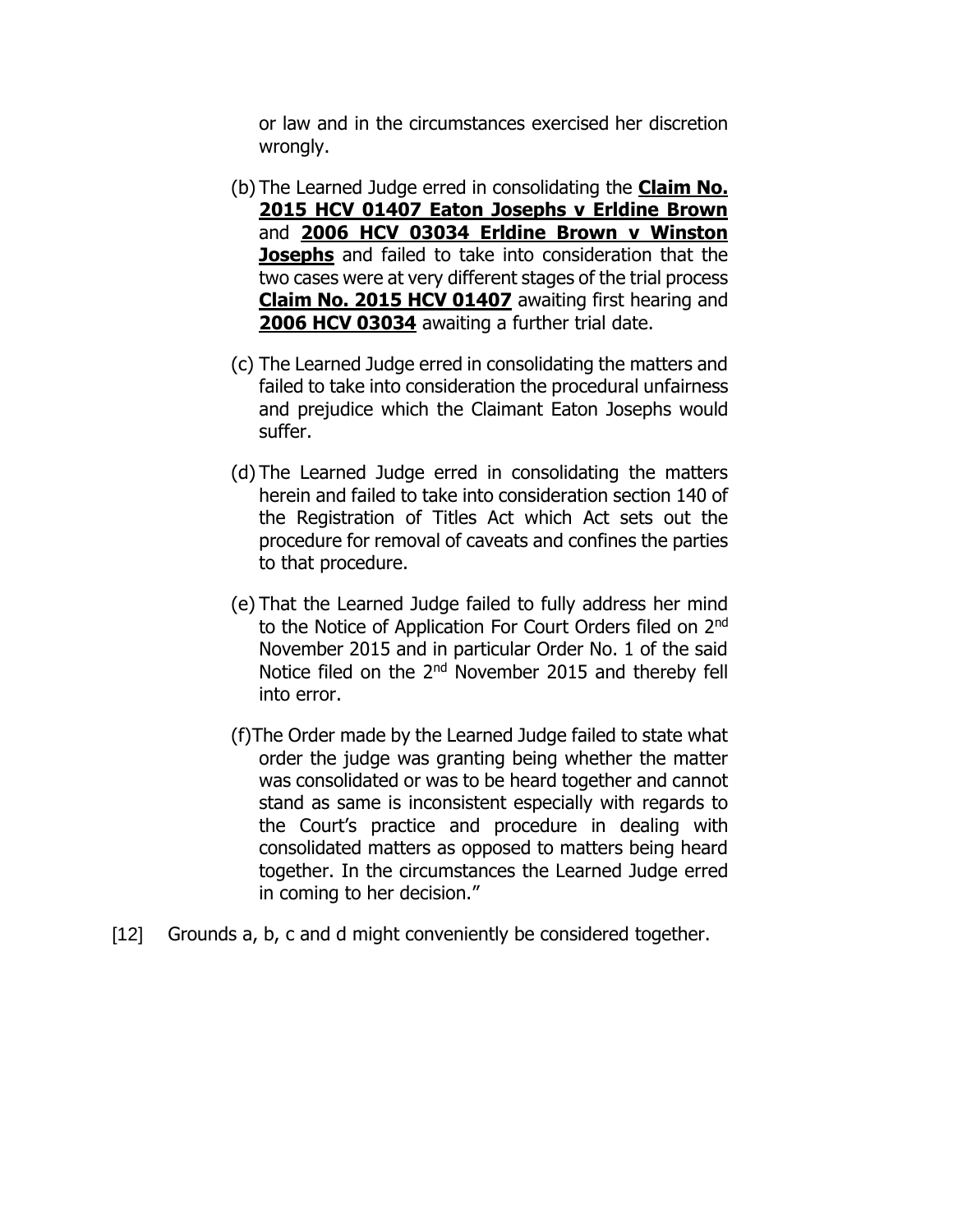#### **Grounds a, b, c and d**

#### **Summary of submissions**

#### **For EJ**

[13] On behalf of EJ, Mr Samuels sought to persuade the court to the view that a comparison of the pleadings in the two claims showed that there was no connection between them. There was no mention of the property in the first claim, for example, he argued; and the second claim is simply seeking the removal of a caveat. Additionally, he argued, the order of Campbell J releasing the funds was unconditional and did not limit the release of the funds to use in the business only.

#### **For Miss Brown**

[14] For her part, Miss McFarlane asked the court to find that there is indeed a nexus between the two claims, as Miss Brown's contention is that it is likely that the funds for the purchase of the property came from funds belonging to the business. She asked the court to consider that EJ has failed to assist the process of resolving the issues by his failure to provide further and better particulars in relation to the purchase of the property. She questioned why this would be so if the transaction is, as EJ contends, above board. Miss McFarlane further contended that the funds released by Campbell J were released for the specific purpose of use in the business.

### **Discussion**

[15] While, on the face of it, the order of Campbell J did not restrict the use of the funds on releasing them, there is some documentary evidence that supports Miss Brown's contention. We had hoped to have obtained copies of the affidavits that were before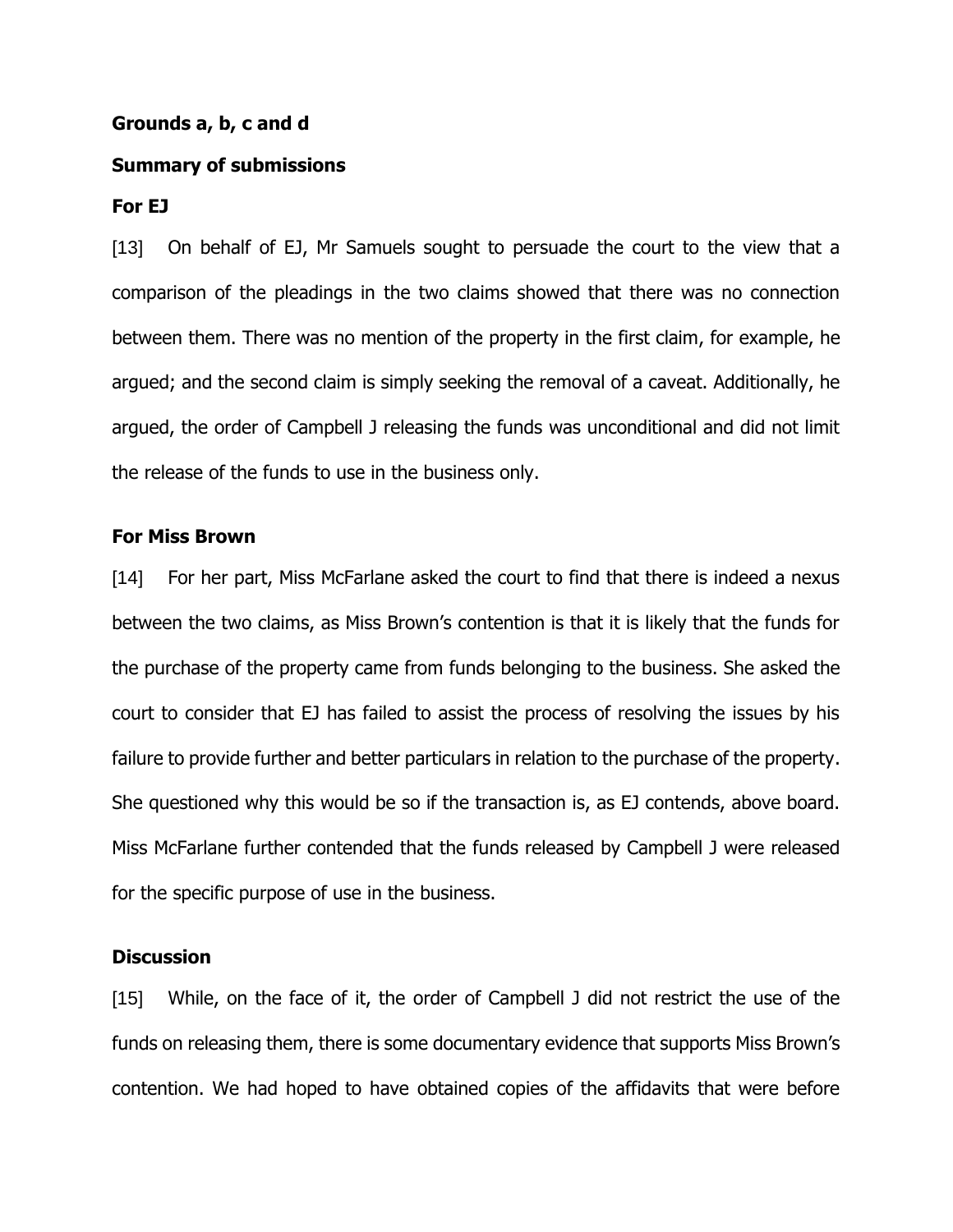Campbell J and on which his orders would have been based; but, despite our request, those were not forthcoming. However, we have an affidavit of WJ, sworn and filed on 1 March 2007, apparently, from its contents, on an application for the release of the remainder of the funds and the motor truck. Paragraphs 5 to 7 of that affidavit are relevant and read as follows:

- "5. Since the said Order of the Honourable Mr. Justice Campbell the monies held on the said accounts which were released have been injected into my said hardware business.
- 6. The said Order of the Honourable Mr. Justice Campbell had also released monies held on a Certificate of Deposit LRS-2007030-100019. This Certificate of Deposit contains the bulk of my life savings and is currently in the region of Sixteen Million Dollars (\$16,000,000.00). However, the said Certificate of Deposit is a long term investment which is rolled over annually.
- 7. That since 2002 the said Certificate of Deposit has been used by me as collateral to secure a credit card which has a limit of Fourteen Million Dollars (\$14,000,000.00), which I use for large stock purchases in my hardware business.

That I have refrained as much as possible from using the said credit card since it would be financial suicide for me to incur large credit card debts without any source of income."

[16] From these paragraphs, it will be seen that WJ's contention is that the sums released were used in the business. It would be strange then if it later should be revealed that any of those funds were used to purchase the property. In the face of EJ's not providing any information about the source of the funds for the purchase of the property, Miss Brown has sought information from the Registrar of Titles. This information, if provided, she believes will help to show whether her suspicion that the funds used to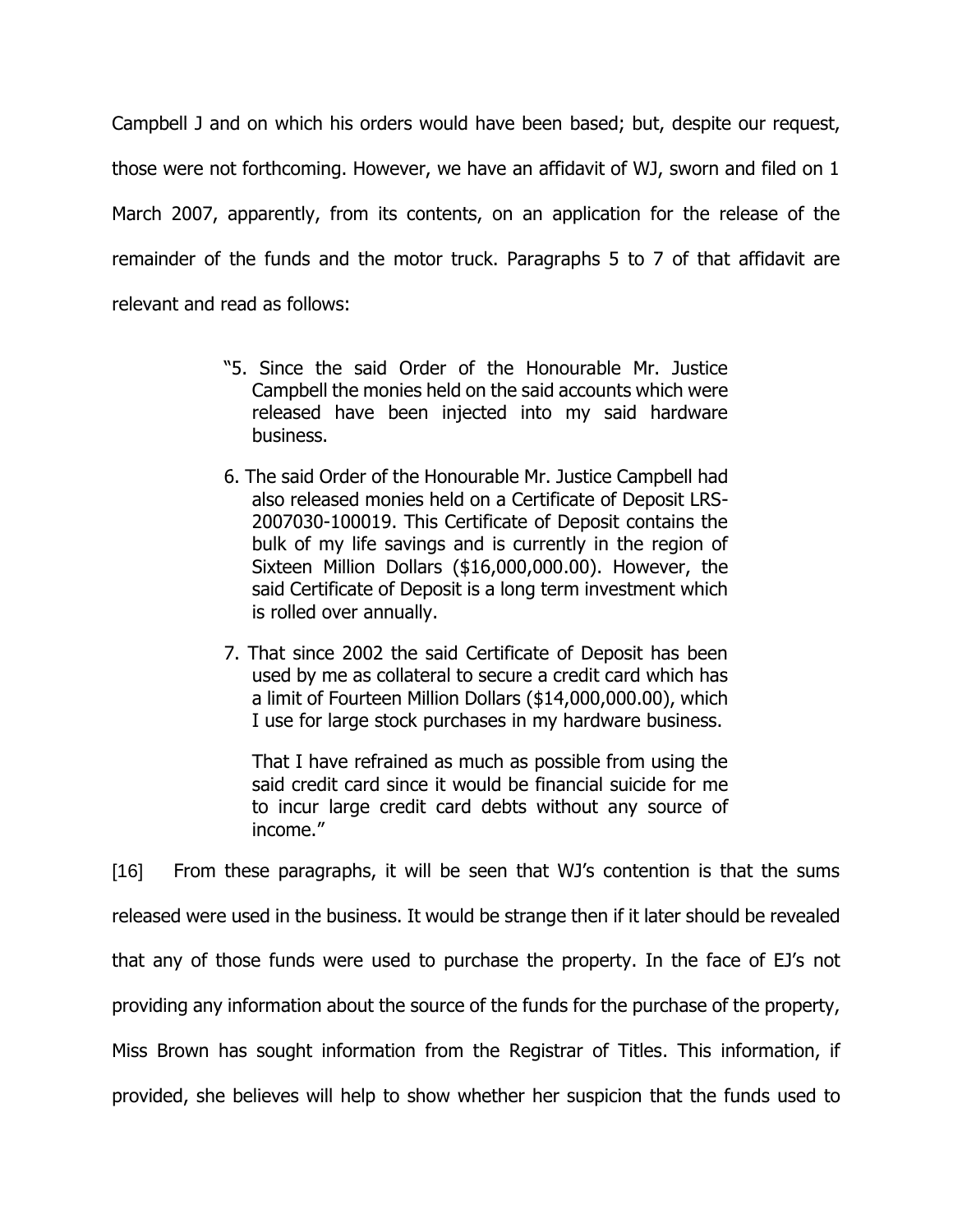purchase the property can be traced from the business accounts, is justified. If the funds came from the business accounts, then it would point to a breach of Campbell J's order, prohibiting dissipation of the assets of the business. It is therefore of the utmost importance that that information be awaited and obtained. The documentary evidence in the form of a copy of the certificate of registration of the business name "Depot Centre", shows Miss Brown and WJ as the proprietors. That registration was effected on 12 October 2004. This, *prima facie*, supports her contention that she has an interest in the business.

[17] It is not surprising that the property is not mentioned in the first claim, as the transfer was not made until 2007 – after that suit was commenced. In these circumstances, and with the emphasis being placed on the remedy of tracing in the first claim, it would be injudicious to take the view that there is no link between the two cases. It is understandable, therefore, why the learned judge would have been persuaded to make the order for consolidation. It seems to me that a great injustice would be done if the two claims were to be regarded as completely separate and unconnected, if the caveat were permitted to be removed and ultimately tracing should establish that the funds for the purchase of the property did in fact come from the business accounts. This ground demonstrated no real chance of success and therefore failed.

[18] In relation to ground of appeal b: that is that the matters were at different stages, there are two considerations that are important in resolving it. For one, the court's view above of the potential for injustice if the matters were to be regarded as separate, and the importance of the desire to avoid any injustice, must be the primary concern.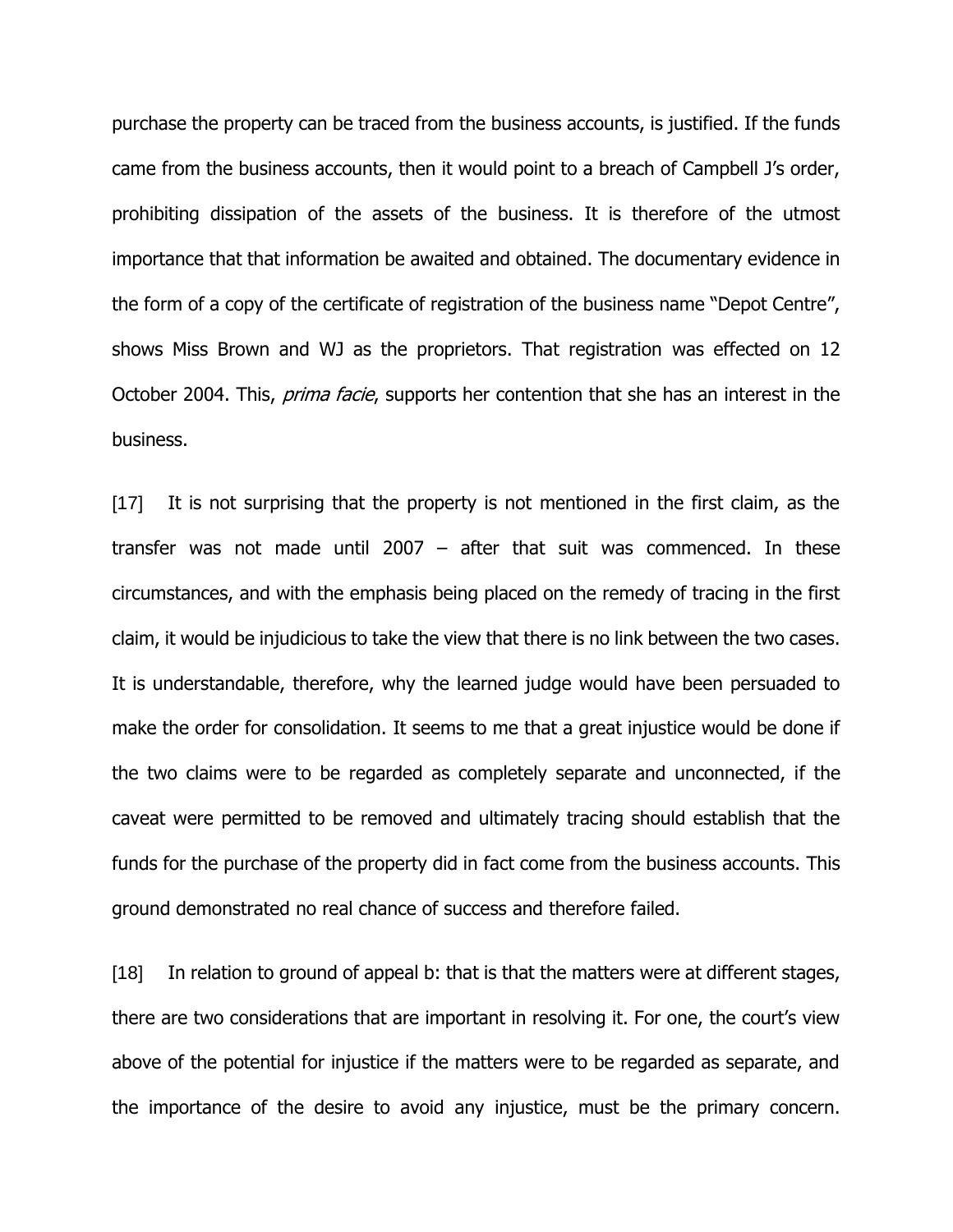Secondly, in furthering this concern and the overriding objective, it is to be remembered that the court is possessed of very wide powers of case management pursuant to part 26 of the Civil Procedure Rules (CPR). For example, rule 26.1(2)(d) to (k) provides that the court may:

"(d) adjourn or bring forward a hearing to a specific date;

- (e) stay the whole or part of any proceedings generally or until a specified date or event;
- (f) decide the order in which issues are to be tried;
- (g) direct a separate trial of any issue;
- (h) try two or more claims on the same occasion;
- (i) direct that part of any proceedings (such as a counterclaim or other ancillary claim) be dealt with as separate proceedings;
- (j) dismiss or give judgment on a claim after a decision on a preliminary issue;
- (k) exclude an issue from determination if it can do substantive justice between the parties on the other issues and determining it would therefore serve no worthwhile purpose;"

[19] And so, even if consolidation may have the effect of delaying an earlier-filed matter

for it to be heard together with one that was filed some time after, or (as in this appeal) vice versa, that is sometimes what the interests of justice require. Indeed, there is no rule (nor could there rationally be one) that matters can only be consolidated when they are at the same stage of advancement in the system. It is apparent by this, therefore, that ground b had no merit.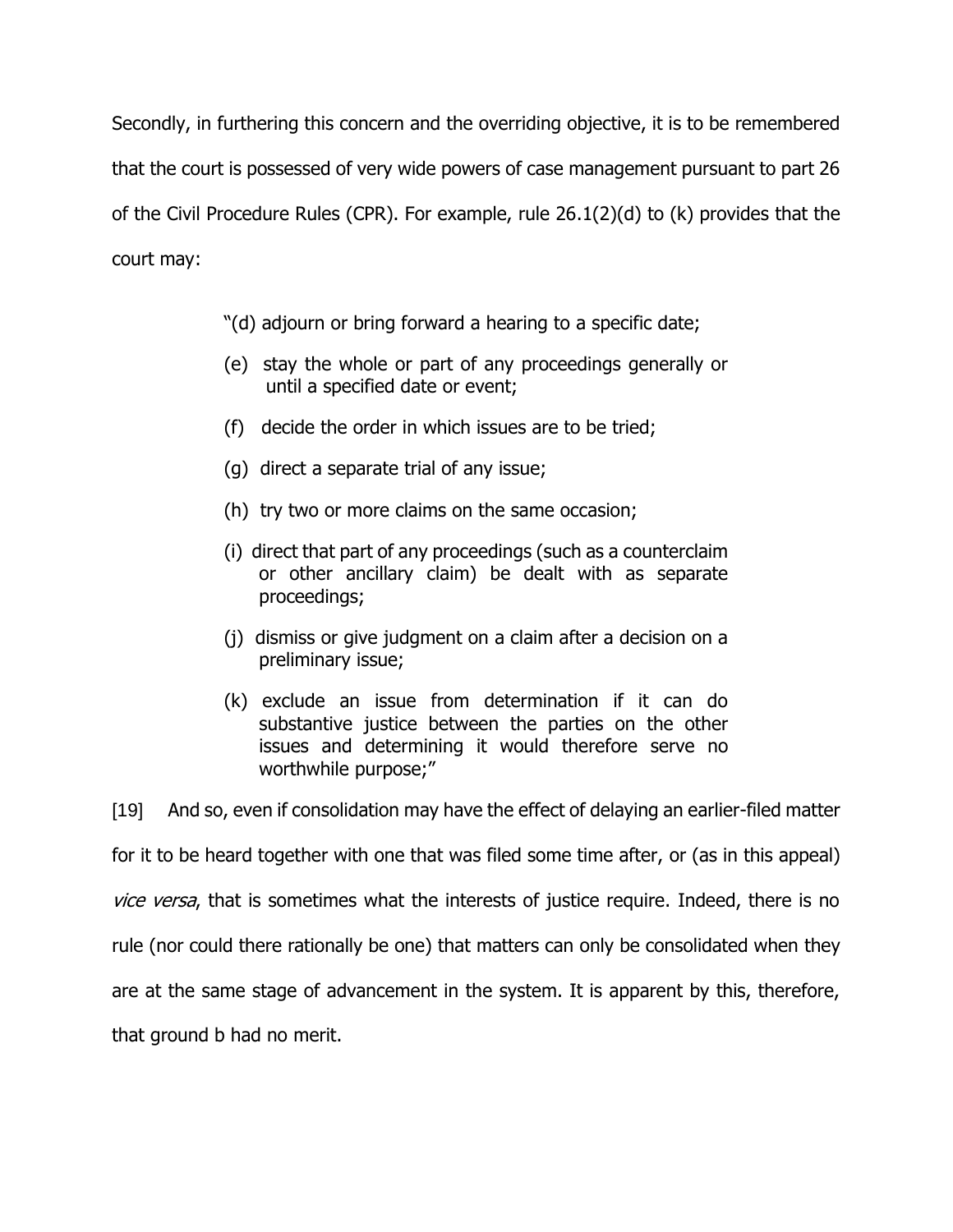[20] In relation to ground of appeal c, which alleges a failure to consider "procedural unfairness and prejudice" to EJ, there are two considerations that must be borne in mind. One is the background to the two suits and the substance of the claim being made by Miss Brown in respect of the purchase of the property. As observed at paragraph [17] of this judgment, considerations of justice favour consolidation. Joined with that is the fact that there has not been shown to the court any real unfairness or prejudice to EJ. For example, as Miss McFarlane pointed out to the court, although EJ alleges that there is a contract for sale of the property with a third party, no documents supporting that contention have been exhibited to his affidavit or otherwise put before the court. But then again, even if such a contract exists, if it should later be shown that the funds used to acquire the property came from the business, the sale to a third party could reasonably be regarded as part of a plan to dissipate the assets or funds of the business. And any possible unfairness or prejudice to EJ cannot be considered in isolation; the question arises: what about potential prejudice or unfairness to Miss Brown? Any apparent unfairness or prejudice will be addressed when the substantive hearing of the two claims occurs, and the appropriate remedies, including costs orders, given. Consolidation, therefore, may well aid fairness and minimize any prejudice to the party who eventually establishes his or her contentions and allegations to the court's satisfaction. The applicant failed too on this ground.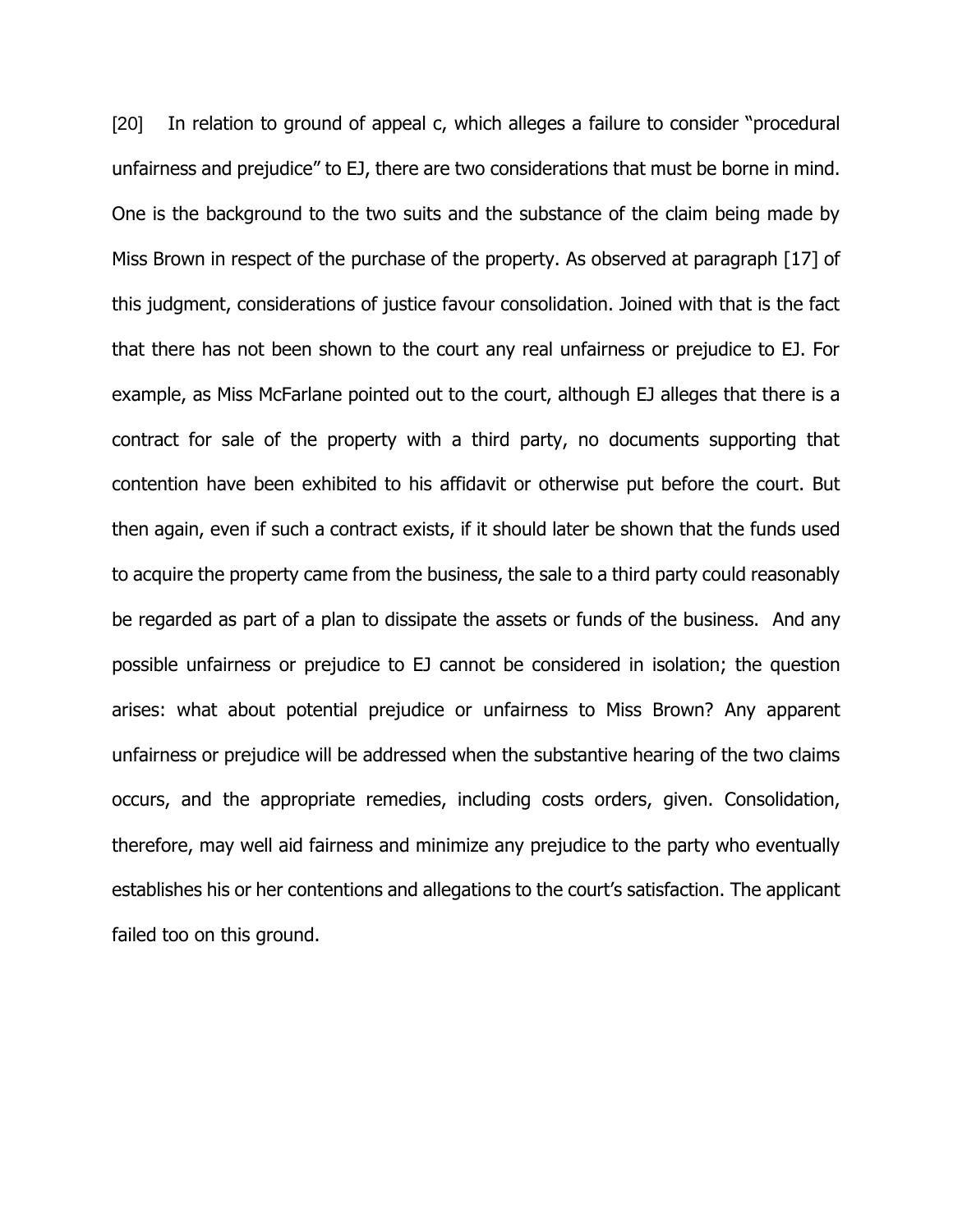### **Ground d**

### **Summary of submissions**

# **For EJ**

[21] The substance of this ground is the contention that the learned judge failed to take into consideration section 140 of the Registration of Titles Act. On behalf of the applicant it was contended that that section of the Act sets out a specific procedure for dealing with caveats, which the learned judge failed to follow. The section calls for matters for the removal of caveats to be dealt with separately from other matters, it was submitted.

### **For WJ**

[22] On behalf of the estate of WJ, Mrs Leith-Palmer submitted that the wording of the section was wide enough to permit the court to deal with the matter as it sees fit. Additionally, she submitted, Miss Brown had filed an affidavit opposing the application to remove the caveat, thus requiring that the matter be fully ventilated.

# **Discussion**

[23] Section 140 of the Registration of Titles Act, so far as is relevant to this appeal, reads as follows:

> "140. Upon the receipt of any caveat under this Act, the Registrar shall notify the same to the person against whose application to be registered as proprietor, or as the case may be, to the proprietor against whose title to deal with the estate or interest such caveat has been lodged, and such applicant or proprietor or any person claiming under any transfer or other instrument signed by the proprietor may, if he thinks fit, summon the caveator to attend before the Supreme Court, or a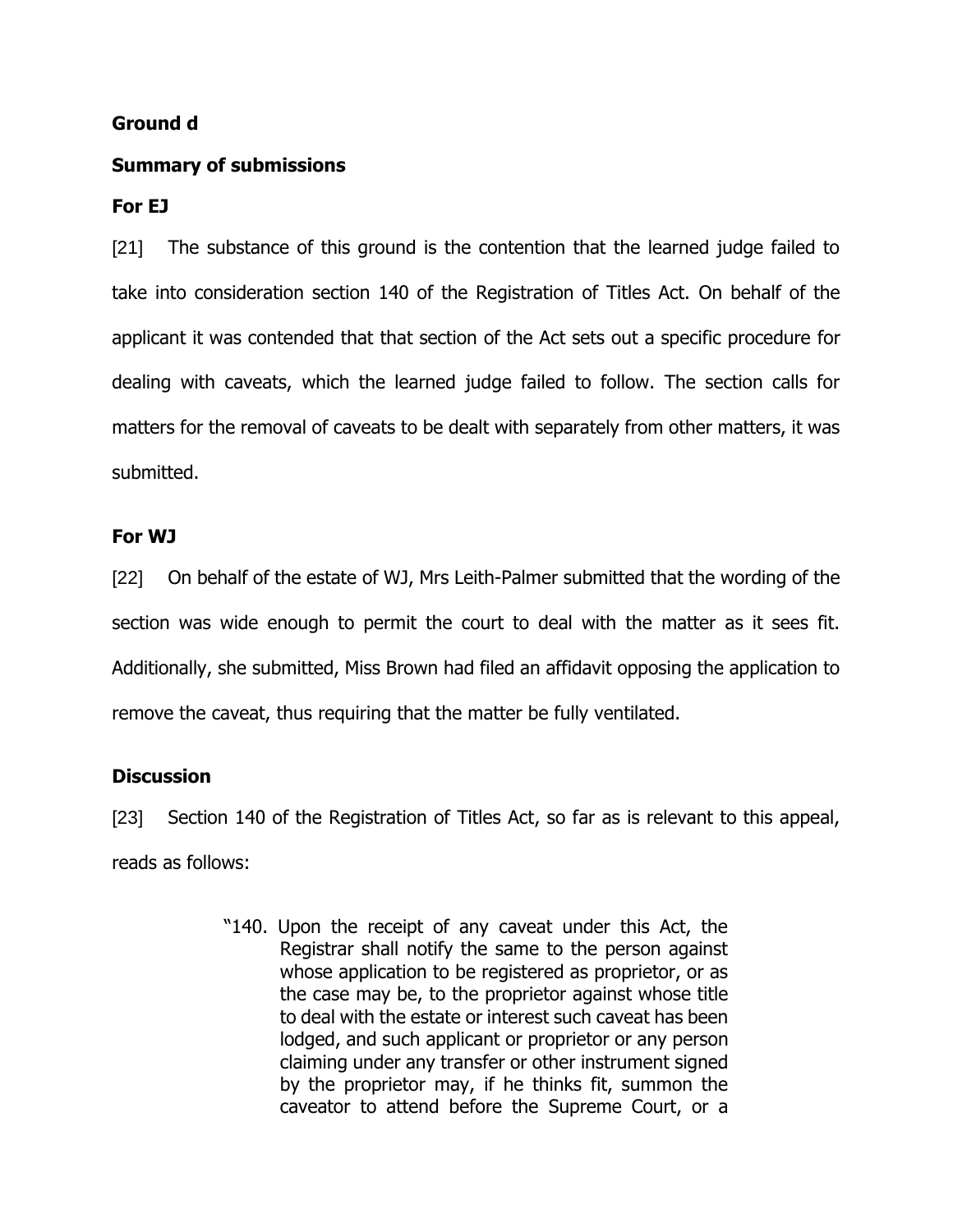Judge in Chambers, to show cause why such caveat should not be removed, and such Court or Judge may, upon proof that such caveator has been summoned, make such order in the premises, either ex parte or otherwise, and as to costs as to such Court or Judge may seem fit."

[24] A reading of this section discloses that, as Mrs Leith-Palmer submitted, its terms are considerably wide and it does not necessarily require a separate hearing or proscribe consolidation. Additionally, the section seems to address a situation in which no other litigation exists. It would appear, as well, that, by filing an affidavit challenging the contentions of EJ in the second claim, Miss Brown is seeking to satisfy the basic requirements of the section – that is, seeking to "show cause" why the caveat should not be removed. In these circumstances, and given the involved nature of the claim that Miss Brown is seeking to establish, depending significantly on tracing, it cannot fairly be said that the learned judge erred in ordering the consolidation of the two matters. This ground of appeal therefore also failed.

### **Grounds e and f**

[25] These grounds can be disposed of in fairly short order, as they seem to be based on a misapprehension of the learned judge's order.

[26] The substance of the grounds is that the learned judge ordered that the matters be consolidated or, in the alternative, that they be heard together and therefore erred, such an order being vague and imprecise.

[27] In the notice of application for consolidation, the order sought was stated in the alternative as follows: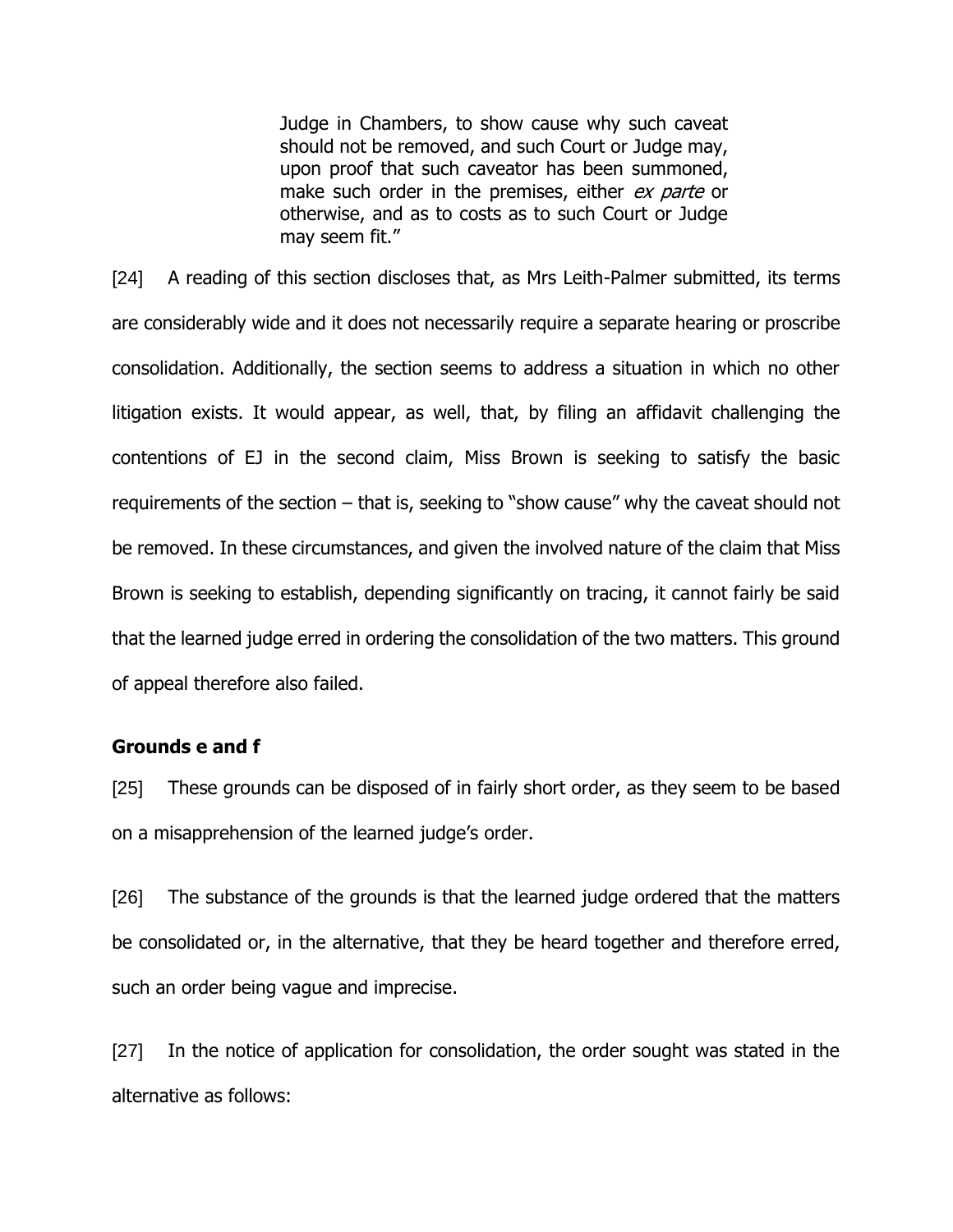"That Claim # 2006 HCV 03034 be consolidated with Claim # 2015 HCV 01047 or in the alternative, that they be heard together."

[28] This exact wording was replicated as being the order of the learned judge in the formal order that was filed and that is included in the bundle prepared for the hearing of this application at pages 74-75. It is important to note, however, that that formal order has not been signed. To ascertain the learned judge's exact order, it was to the minute of order, signed by the learned judge, and found at page 73 of the bundle, to which we referred. The relevant part of that order states:

# "(1) Order in terms of paragraph 1 of notice of application filed November 2, 2015 consolidating claims 2006HCV03034 with 2015HCV01407." (Emphasis added)

[29] The learned judge's order therefore was not vague, as contended. The minute of order clearly indicates that the order was one for consolidation; and that no alternative was stated. Grounds e and f, as a result, also failed.

[30] The applicant not having made good any of his grounds, it was inevitable that the application would have been refused, and the orders stated in paragraph [1] of this judgment, made.

# **FOSTER-PUSEY JA**

[31] I have read in draft the reasons for judgment of my brother F Williams JA and agree. I have nothing further to add.